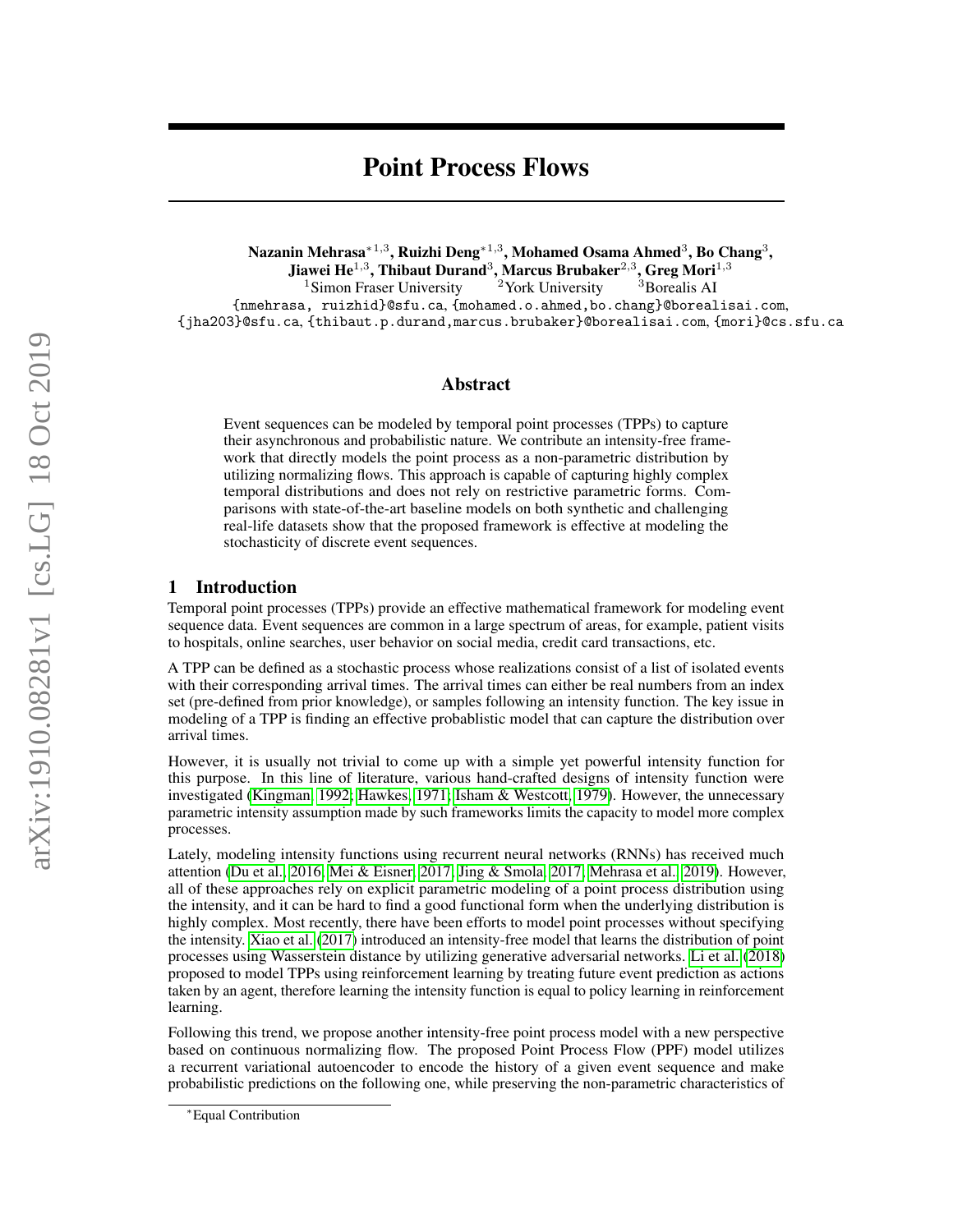point process distributions with normalizing flow. With such a setup, the predicted non-parametric point process distribution is capable of capturing complex time distributions of arbitrary form, leading to more accurate modeling of event sequences.

# 2 Proposed Method

## 2.1 Temporal Point Process

A temporal point process (TPP; [Daley & Vere-Jones](#page-4-8) [\(2007\)](#page-4-8)) is a stochastic process whose realization is a sequence of discrete events  $\{t_1, t_2, ...\}$  where  $t_i \in \mathbb{R}_+$  represents the (absolute) starting time of the *i*-th event. Let  $t_{1:n-1} = \{t_1, t_2, ..., t_{n-1}\}$  be the history of past events up to time  $t_n$  ( $t_n >$  $t_{n-1}$ ). A temporal point process is usually modeled by specifying the conditional intensity function  $\lambda(t_n|t_{1:n-1})$ , which encodes the expected rate of events happening in a small area around  $t_n$ . Using the intensity, the probability density function of the next event timing can be defined as:

$$
f(t_n|t_{1:n-1}) = \lambda(t_n|t_{1:n-1}) \exp\left\{-\int_{t_{n-1}}^t \lambda(u|t_{1:n-1}) \, du\right\} \tag{1}
$$

In this work, we propose an intensity-free flow framework to model the timing of events in point process sequences. More specifically, we learn a non-parametric distribution over the timing of asynchronous event sequences by transforming a simple base probability density through continuous normalizing flow, *i*.*e*., a series of invertible transformations. With our model, we are able to generate arbitrarily complex point process distributions, making no assumption on the functional form of the distribution.

#### 2.2 Flow for Non-Parametric Temporal Point Processes

**Problem Definition.** Let the input be a sequence of asynchronous events  $\{t_1, t_2, ...\}$  where  $t_i \in \mathbb{R}_+$ represents the starting time of the *i*-th event. We define the inter-arrival time  $\tau_n$  as the time difference between the starting time of events  $t_{n-1}$  and  $t_n$ . Our goal is to model the distribution over inter-arrival time  $\tau_n$  given the past history of event inter-arrival times  $\tau_{1:n-1}$  *i.e.*, learning to model the conditional distribution  $p(\tau_n|\tau_{1:n-1})$ .

Our goal is to construct the distribution over inter-arrival time  $\tau_n$  by transforming a base distribution with a simple form through normalizing flow transformations. At time-step  $n$  of the sequence, we assume that the inter-arrival time  $\tau_n$  is generated as follows:

<span id="page-1-1"></span>
$$
z_n \sim p_\theta(z_n), \quad \tau_n = g_\theta(z_n), \tag{2}
$$

where  $z_n$  is a random variable sampled from the base distribution  $p_\theta(z_n)$  with a simple form, eg. Normal Gaussian and the transformation  $g_{\theta}$  is a bijection  $g_{\theta} : \mathbb{R} \to \mathbb{R}_+$  with the inverse of  $g_{\theta} = f_{\theta}^{-1}$ . Using the change of variable formula, we can write the distribution over inter-arrival time  $\tau_n$  as:

$$
p_{\theta}(\tau_n) = p_{\theta}(z_n) \left| \frac{df_{\theta}}{d\tau_n} \right|, \tag{3}
$$

$$
\log p_{\theta}(\tau_n) = \log p_{\theta}(z_n) + \log \left| \frac{df_{\theta}}{d\tau_n} \right|,\tag{4}
$$

where  $f_{\theta}(\tau_n) = g_{\theta}^{-1}(\tau_n) = z_n$ , and the scalar value  $\frac{df_{\theta}}{d\tau_n}$  is the Jacobian of  $f_{\theta}$  at  $\tau_n$ , which shows the changes in the density when moving from  $\tau_n$  to  $z_n$ . We dropped the determinant in the change of variable formula, because in our case, the inter-arrival time  $\tau_n$  is a one-dimensional variable.

We build our model based on the recently proposed continuous normalizing flow (CNF) by [Chen](#page-4-9) [et al.](#page-4-9) [\(2018\)](#page-4-9); [Grathwohl et al.](#page-4-10) [\(2019\)](#page-4-10). They proposed neural ODE, where the continuous dynamics of discrete function  $f_\theta$  are parameterized using an ordinary differential equation specified by a neural network  $dz(t)/dt = f(z(t), t; \theta)$ . Following the neural ODE perspective, the changes in log-density can be computed using an integral of continuous time dynamics:

<span id="page-1-0"></span>
$$
p_{\theta}(z_n(t_1)) = p_{\theta}(z_n(t_0)) \int_{t_0}^{t_1} \frac{df_{\theta}}{dz_n(t)} dt,
$$
\n<sup>(5)</sup>

where  $p(z_n(t_1))$  is our target distribution  $p_\theta(\tau_n)$ .

The current formulation models the inter-arrival distribution of each time-step independent of past history. The timing of future events might depend on the previous events in a very complex way, so it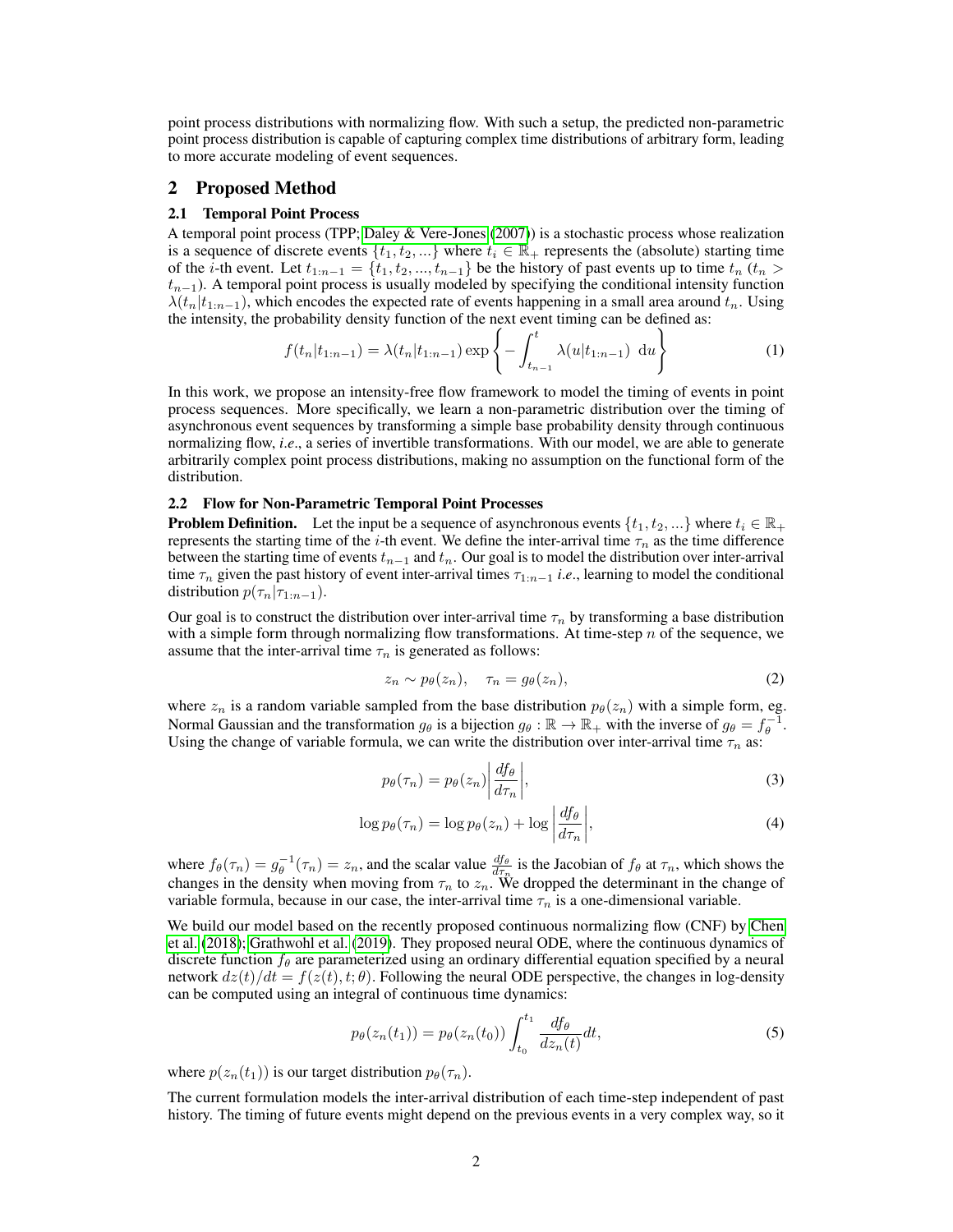<span id="page-2-0"></span>
$$
\tau_{1:n-1} \rightarrow \text{Prior} \rightarrow \mathcal{N}(\mu_{\psi_n}, \sigma_{\psi_n}) \sim z_n^{vae} \rightarrow \text{Dec} \rightarrow \text{Dec} \rightarrow p_{\theta}(z_n^{\tau} | z_n^{vae}) \rightarrow \text{Cone} \rightarrow p_{\theta}(\tau_n | z_n^{vae})
$$

Figure 1: **Model overview.** This figure shows how our model generates a non-parametric distribution over inter-arrival  $\tau_n$  by incorporating a probabilistic framework. We model time distribution by learning a conditional base distribution  $p_{\theta}(z_n^{\tau} | z_n^{vae})$  and then transforming it into a complex distribution over inter-arrival time  $p_\theta(\tau_n|z_n^{vae})$  using normalizing flow.

is important to make use of the history information to model future events. To capture this dependency, we adapt our flow model by learning a time-dependent base distribution  $p_{\theta}(z_n)$  conditioned on the history. In the next section, we show how we employ our flow module in a probabilistic framework that encodes history in the generation process of base distributions of flow.

### 2.3 Base Distribution with Probabilistic Parameters

It is known that there is a trade-off between the complexity of the bijective transformation and the form of base distribution [\(Jaini et al., 2019\)](#page-4-11). With the complexity of the bijective transformation fixed, a more flexible base distribution will lead to a more expressive model. Motivated by this, we combine our flow module with a variational auto-encoder (VAE; [Kingma & Welling 2014\)](#page-4-12) framework in order to achieve flexible base distributions and make conditional predictions.

To avoid confusion, at time-step n, we use the notation  $z_n^{\tau}$  for the random variable of the normalizing flow base distribution and  $z_n^{vae}$  to refer to the VAE latent space. We start by explaining the generation phase, *i.e.*, how distributions over inter-arrival time  $\tau_n$  are generated by stacking the normalizing flow module on top of the VAE backbone and then describing the training process.

Generation. [Figure 1](#page-2-0) illustrates an overview of the generation process. Here, we adapt a recurrent VAE framework consisting of a time-variant prior network parametrized by  $\psi$  which takes the history of past actions  $\tau_{1:n-1}$  and provides the latent distribution  $p_\psi(z_n^{vae}|\tau_{1:n-1})$ . Then, a sample of this distribution is passed to the VAE's decoder which produces a non-parametric distribution over the inter-arrival time  $\tau_n$  by first generating the normalizing flow base distribution  $p_\theta(z_n^{\tau}|z_n^{vae})$  and then transforming it through flow transformation  $g_{\theta}$ . By applying the change of variable formula discussed in [Equation 5,](#page-1-0) we can write the distribution over inter-arrival time  $\tau_n$  as:

$$
p_{\theta}(\tau_n|z_n^{vae}) \equiv p_{\theta}(z_n^{\tau}(t_1)|z_n^{vae}) = p_{\theta}(z_n^{\tau}(t_0)|z_n^{vae}) \int_{t_0}^{t_1} \frac{df_{\theta}}{dz_n^{\tau}(t)}dt.
$$
 (6)

**Training.** At time-step n of training, the VAE module takes the sequence of inter-arrival times  $\tau_{1:n}$ to approximate the true distribution over the latent space  $z_n^{vae}$  via the help of the recurrent inference network  $q_{\phi}(z_n^{vae}|\tau_{1:n})$  which is parametrized with  $\phi$ . A time-dependent prior network is also adapted to help the model to take use of history information in generation phase  $p_{\psi}(z_n^{vae}|\tau_{1:n-1})$ . Both prior and posterior distributions are assumed to follow conditional multivariate Gaussian distributions with diagonal covariance:

$$
p_{\psi}(z_n^{vae}|\tau_{1:n-1}) = \mathcal{N}(\mu_{\psi_n}, \Sigma_{\psi_n})
$$
\n<sup>(7)</sup>

<span id="page-2-1"></span>
$$
q_{\phi}(z_n^{vae}|\tau_{1:n}) = \mathcal{N}(\mu_{\phi_n}, \Sigma_{\phi_n})
$$
\n(8)

At each time-step during training, a latent code  $z_n^{vae}$  is taken from the posterior and is passed to the decoder which aims to generate a distribution over inter-arrival time  $\tau_n$  by first generating the base distribution of flow  $p_\theta(z_n^{\tau}|z_n^{vae})$  and then transforming it through flow transformations. The VAE backbone is jointly trained with the flow module by optimizing the variational lower bound using the re-parameterization trick [\(Kingma & Welling, 2014\)](#page-4-12):

$$
\mathcal{L}_{\theta,\phi,\psi}(\tau_{1:N}) = \sum_{n=1}^{N} (\mathbb{E}_{q_{\phi}(z_n^{vac}|\tau_{1:n})}[\log p_{\theta}(\tau_n|z_n^{vae})] - D_{KL}(q_{\phi}(z_n^{vac}|\tau_{1:n})||p_{\psi}(z_n^{vae}|\tau_{1:n-1}))),
$$
\n(9)

where the log-likelihood term  $\log p_{\theta}(\tau_n|z_n^{vae})$  is computed by [Equation 6](#page-2-1) using the predicted base distribution  $p_{\theta}(z_n^{\tau}|z_n^{vae}).$ 

**Implementation.** We implement the inference network  $q_{\phi}$  and the prior network  $p_{\psi}$  with LSTM networks by encoding sequences into hidden states. A multi-layer perceptron (MLP) maps the LSTM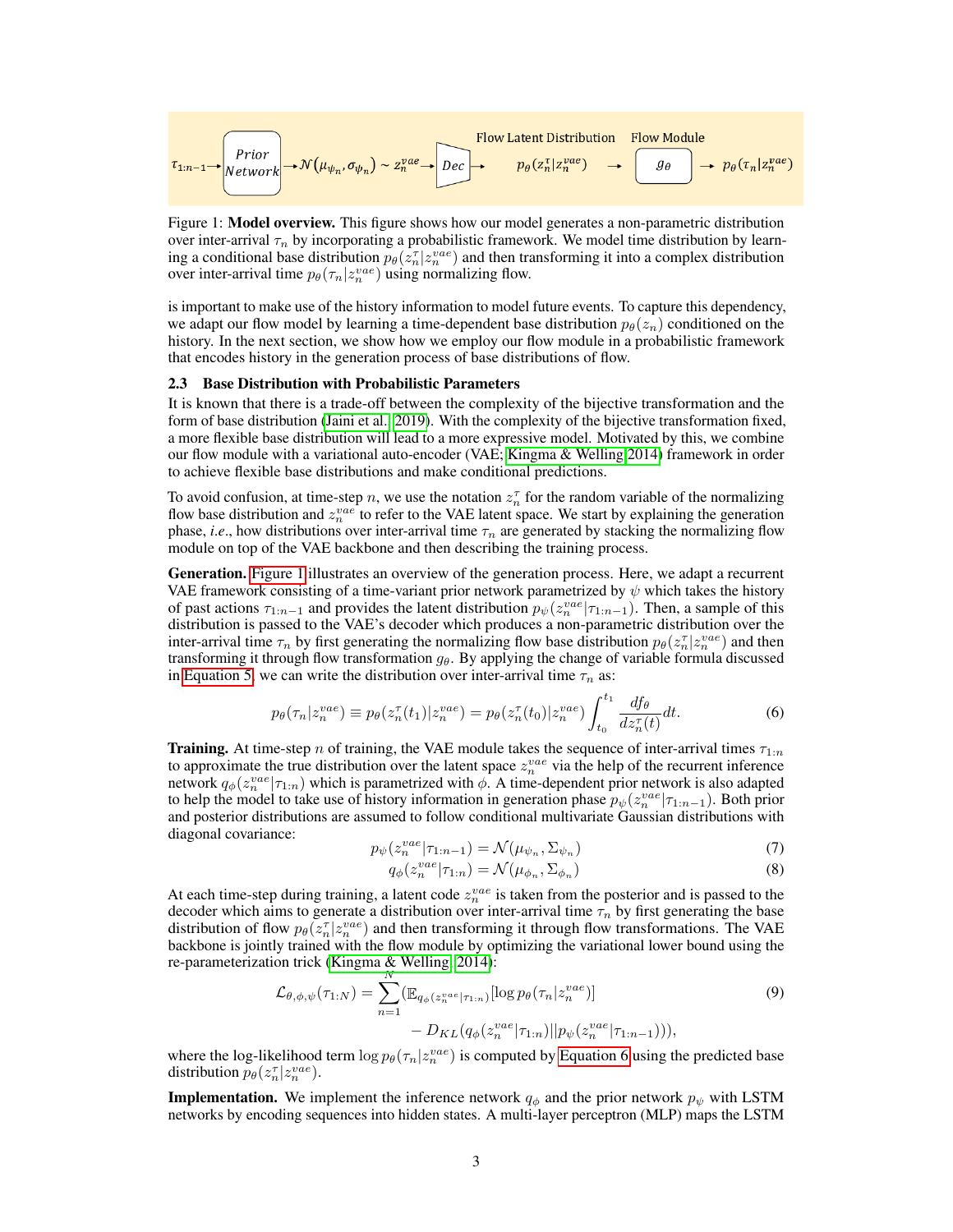hidden states to the parameters of latent variable distributions. We adopt the common practice of assuming the latent variable to follow diagonal Gaussian distribution. The time decoder is a MLP which decodes the latent variable to the parameters of a one-dimensional Guassian distribution which is later transformed to a conditional distribution of inter-arrival times by the CNF.

| <b>Dataset</b> | Model                 | LL.                                    | <b>MAE</b>     | Dataset          | Model                 | LL.                                      | <b>MAE</b>         | ACC              |
|----------------|-----------------------|----------------------------------------|----------------|------------------|-----------------------|------------------------------------------|--------------------|------------------|
| $_{\rm IP}$    | APP-VAE<br><b>PPF</b> | $\geqslant 0.408$<br>$\geqslant 0.499$ | 0.279<br>0.278 | LinkedIn         | APP-VAE<br><b>PPF</b> | $\geqslant -0.205$<br>$\geqslant 2.678$  | 2.495<br>1.799     | N.A.<br>N.A.     |
| <b>SE</b>      | APP-VAE<br><b>PPF</b> | $\geqslant 0.562$<br>$\geqslant 0.636$ | 0.290<br>0.297 | <b>MMIC</b>      | APP-VAE<br><b>PPF</b> | $\geqslant -1.200$<br>$\geqslant$ 1.6956 | 27.479<br>26.047   | N.A.<br>N.A.     |
| $IP + SE$      | APP-VAE<br><b>PPF</b> | $\geqslant 0.476$<br>$\geqslant 0.566$ | 0.288<br>0.299 | <b>BREAKFAST</b> | APP-VAE<br><b>PPF</b> | $\geqslant -6.463$<br>$\geqslant -6.342$ | 244.019<br>204.913 | 62.190<br>62.528 |
|                |                       |                                        |                |                  |                       |                                          |                    |                  |

<span id="page-3-0"></span>Table 1: Results on synthetic datasets.

<span id="page-3-1"></span>Table 2: Results on real-world datasets.

## 3 Evaluation

To show the effectiveness of our non-parametric approach, we evaluated the performance of our model on both synthetic and real-world datasets and compared it with state-of-the-art models.

Synthetic Datasets We created three types of synthetic datasets as follows: (I) Inhomogeneous Poisson Process (IP) defines intensity as a function of time but independent of history. We simulate sequences of the IP with  $\lambda(t) = \sum_{i=1}^{k} \alpha_i (2\pi \sigma_i^2)^{-1/2} \exp(-(t - c_i)^2/\sigma_i^2)$  where  $k = 6$ ,  $\alpha =$  $(14, 18, 13, 17, 10, 13), c = (3, 6, 9, 12, 15, 18)$  and  $\sigma = (5, 5, 5, 5, 5, 5)$ . (II) Self-exciting Process (SE) assumes that occurrence of an event increases the probability of other events happening in the near future. It is characterized with  $\lambda(t) = \mu + \beta \sum_{t_i < t} g(t - t_i)$  where in our data simulation  $g(t) = \exp(-t)$ ,  $\mu = 1.0$ , and  $\beta = 0.8$ . (III) IP + SE is created by combining simulated data from Self-exciting Process and Inhomogeneous Process. For each process, we run the simulations for 60 steps and generate 20000 sequences.

Real-world Datasets.We also evaluated our models on real datasets that cover the areas of healthcare, social media, and human activity: (I) LinkedIn The LinkedIn data is collected from over 3000 LinkedIn accounts and record the times when the users changed their jobs. (II) MIMIC MIMIC-III (Medical Information Mart for Intensive Care III) [\(Johnson et al., 2016;](#page-4-13) [Pollard, 2016\)](#page-5-1) is a publicly available, large dataset containing the admission times to hospital of more than 40000 anonymous patients. (III) Breakfast The Breakfast [\(Kuehne et al., 2014\)](#page-4-14) dataset contains 1712 videos with 48 classes of actions in breakfast preparation. For our model to learn a more meaningful latent space in this dataset, we extend our approach to model marked point process which predicts both the inter-arrival times of events and the category of next event. Accordingly, the log-likelihood of action prediction is added to training objective and evaluation criterion. For the **Breakfast** dataset, we use the standard train and test split proposed by [Kuehne et al.](#page-4-14) [\(2014\)](#page-4-14). All other datasets are splitted into train, validation, and test sets by 0.7, 0.1, 0.2 ratios.

Baseline. We compare our model with the recently proposed APP-VAE [\(Mehrasa et al., 2019\)](#page-4-6), which is a latent variable framework for modeling marked temporal point processes. APP-VAE models the time distribution by learning the conditional intensity in a probabilistic framework. They model action-category data with multi-nomial distribution. We used their original setup to compare APP-VAE with our model on breakfast dataset, but for the rest of the datasets, we modified their model to predict the time distribution only.

Quantitative Comparison. We report the IWAE bound which is a lower bound of the real loglikelihood. To compute IWAE at time step  $i$ , we draw 1500 samples from posterior distribution  $p_{\psi}(z_i^{vae}|\tau_{1:i-1})$ . We also report the mean absolute error (MAE) to evaluate the performance of our model in predicting future events. The MAE between the samples of the predicted time distribution and the ground-truth is reported. To compute MAE at time-step  $i$ , we draw 100 samples from prior distribution  $p_{\psi}(z_i^{vae} | \tau_{1:i-1})$  and 15 samples from each predicted base distribution  $p_{\theta}(\tau_i | z_i^{vae})$ . The corresponding samples of predicted inter-arrival time distribution are obtained using [Equation 2.](#page-1-1) For Breakfast dataset, in addition to MAE we also report the accuracy of predicting the category's next action. Similarly, we use 100 samples and for each predicted distribution, we select the action category with maximum probability as the predicted class. For each time-step, the most frequently predicted type is reported as the model's prediction. For all IWAE, MAE, and accuracy the average along all the time-steps of all sequences is reported. The results are shown in Tab. [1](#page-3-0) and Tab. [2.](#page-3-1) Our model (PPF) outperforms the APP-VAE model across all the datasets on IWAE. The results indicate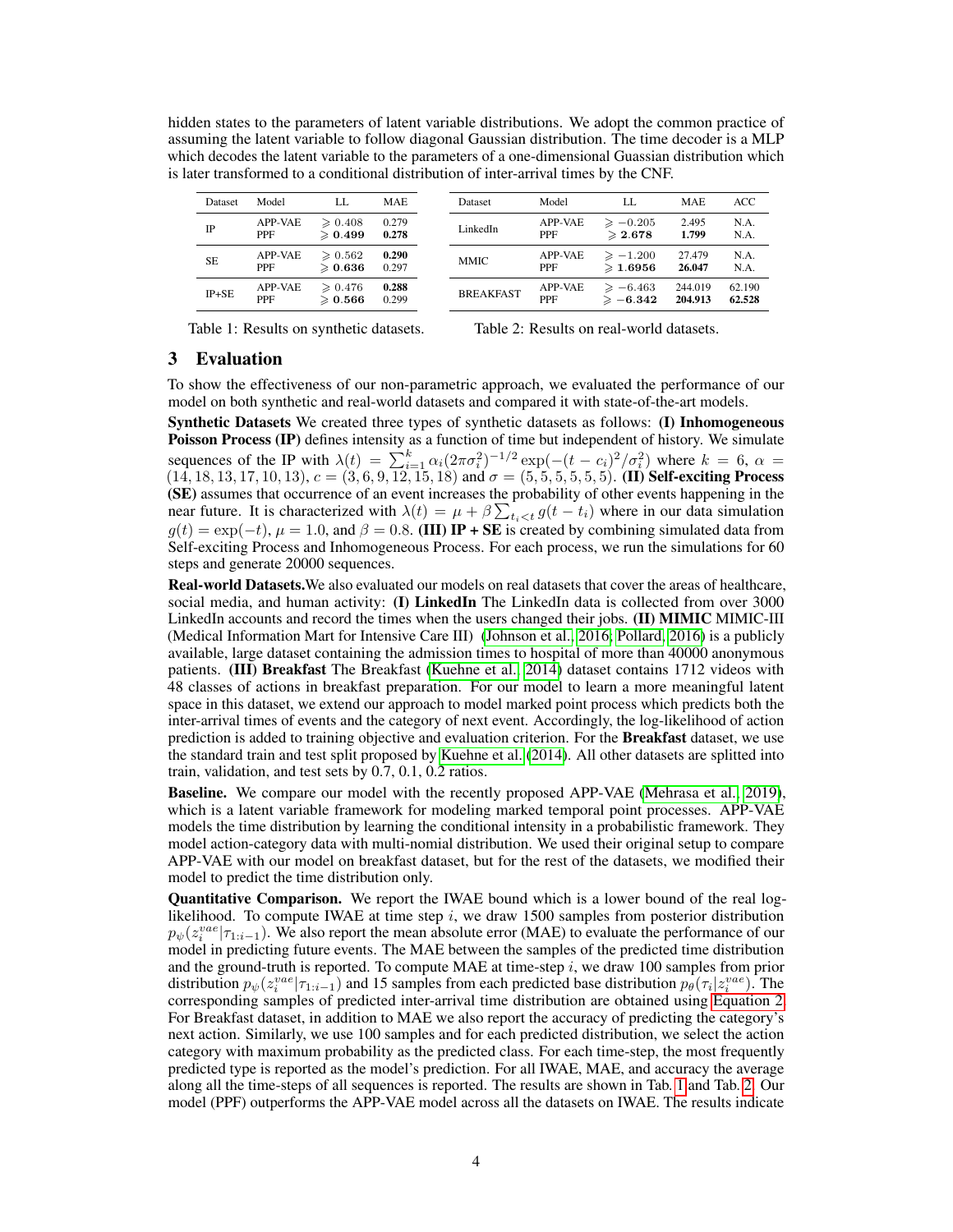the better capability of PPF at modeling point process sequence data, especially the real-world data with complicated underlying distributions. The better log-likelihood estimations on real world data is conformed by lower MAE which reflects the better quality of generated samples from PPF.

## 4 Conclusion

In this paper, we proposed PPF, an intensity-free framework that directly models the point process as a non-parametric distribution by utilizing normalizing flows. The proposed model is capable of capturing complex time distributions as well as performing stochastic future prediction.

## References

- <span id="page-4-9"></span>Tian Qi Chen, Yulia Rubanova, Jesse Bettencourt, and David K Duvenaud. Neural ordinary differential equations. In *Advances in neural information processing systems*, pp. 6571–6583, 2018.
- <span id="page-4-8"></span>Daryl J Daley and David Vere-Jones. *An introduction to the theory of point processes: volume II: general theory and structure*. Springer Science & Business Media, 2007.
- <span id="page-4-3"></span>Nan Du, Hanjun Dai, Rakshit Trivedi, Utkarsh Upadhyay, Manuel Gomez-Rodriguez, and Le Song. Recurrent marked temporal point processes: Embedding event history to vector. In *Proceedings of the 22nd ACM SIGKDD International Conference on Knowledge Discovery and Data Mining*, pp. 1555–1564. ACM, 2016.
- <span id="page-4-10"></span>Will Grathwohl, Ricky T. Q. Chen, Jesse Bettencourt, and David Duvenaud. Scalable reversible generative models with free-form continuous dynamics. In *International Conference on Learning Representations*, 2019. URL <https://openreview.net/forum?id=rJxgknCcK7>.
- <span id="page-4-1"></span>Alan G Hawkes. Spectra of some self-exciting and mutually exciting point processes. *Biometrika*, 1971.
- <span id="page-4-2"></span>Valerie Isham and Mark Westcott. A self-correcting point process. *Stochastic Processes and their Applications*, 1979.
- <span id="page-4-11"></span>Priyank Jaini, Ivan Kobyzev, Marcus Brubaker, and Yaoliang Yu. Tails of triangular flows. *arXiv preprint arXiv:1907.04481*, 2019.
- <span id="page-4-5"></span>How Jing and Alexander J Smola. Neural survival recommender. In *Proceedings of the Tenth ACM International Conference on Web Search and Data Mining*, pp. 515–524. ACM, 2017.
- <span id="page-4-13"></span>Alistair EW Johnson, Tom J Pollard, Lu Shen, H Lehman Li-wei, Mengling Feng, Mohammad Ghassemi, Benjamin Moody, Peter Szolovits, Leo Anthony Celi, and Roger G Mark. Mimic-iii, a freely accessible critical care database. *Scientific data*, 3:160035, 2016.
- <span id="page-4-12"></span>Diederik P Kingma and Max Welling. Auto-Encoding Variational Bayes. In *International Conference on Learning Representations (ICLR)*, 2014.
- <span id="page-4-0"></span>J.F.C. Kingman. *Poisson Processes*. Oxford Studies in Probability. Clarendon Press, 1992. ISBN 9780191591242.
- <span id="page-4-14"></span>Hilde Kuehne, Ali Arslan, and Thomas Serre. The Language of Actions: Recovering the Syntax and Semantics of Goal-Directed Human Activities. In *IEEE Conference on Computer Vision and Pattern Recognition (CVPR)*, 2014.
- <span id="page-4-7"></span>Shuang Li, Shuai Xiao, Shixiang Zhu, Nan Du, Yao Xie, and Le Song. Learning temporal point processes via reinforcement learning. In *Advances in Neural Information Processing Systems (NeurIPS)*. 2018.
- <span id="page-4-6"></span>Nazanin Mehrasa, Akash Abdu Jyothi, Thibaut Durand, Jiawei He, Leonid Sigal, and Greg Mori. A Variational Auto-Encoder Model for Stochastic Point Processes. In *IEEE Conference on Computer Vision and Pattern Recognition (CVPR)*, 2019.
- <span id="page-4-4"></span>Hongyuan Mei and Jason Eisner. The Neural Hawkes Process: A Neurally Self-Modulating Multivariate Point Process. In *Advances in Neural Information Processing Systems (NeurIPS)*, 2017.